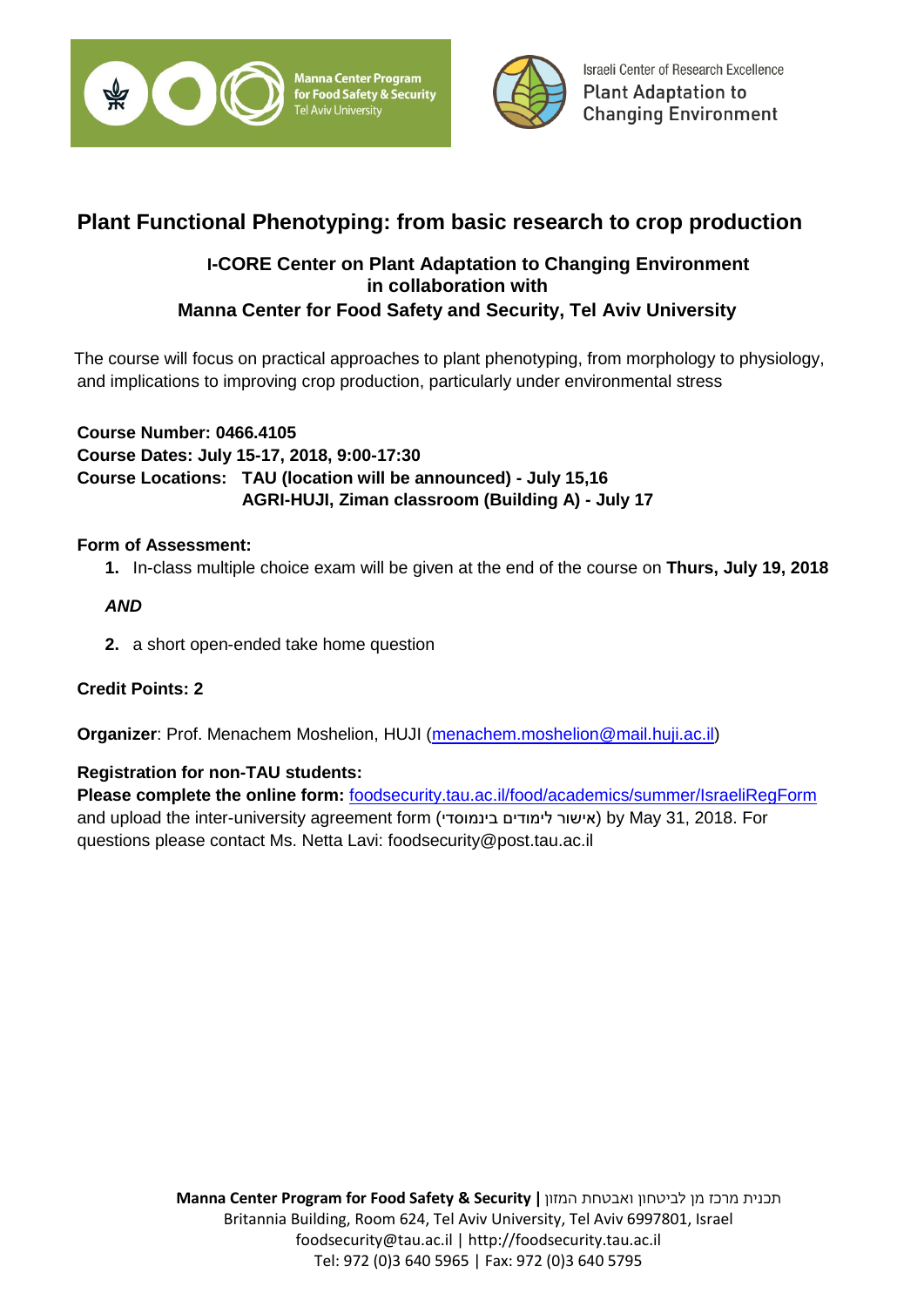

Manna Center Program or Food Safety & Security **Tel Aviv University** 



Israeli Center of Research Excellence **Plant Adaptation to Changing Environment** 

# **Tentative plan:**

# **Sunday 15/07/2018**

#### 09:15-9:30 **Menachem Moshelion** (HUJI) - Welcome and introduction

#### 9:30-11:00 **Eyal Ben-Dor** (TAU) - The Hyperspectral Remote Sensing in the Agriculture Arena

Hyperspectral remote sensing technology is playing a major role in quantitative mapping large areas from a far of the biosphere and pedosphere. In this lecture, we will provide an insight to this promising technology with a specific emphasis on agriculture activity. Examples on vegetation monitoring and soil assessment applications will be given alongside with some basic theoretical aspects.

#### 11:00-11:30 **Coffee Break**

#### 11:30-13:00 **Guilia Meshulam** (TAU) - High Throughput Plant Phenotyping

High throughput plant phenotyping is aimed to observe differences between genotype expressions by monitoring the plants growth patterns throughout their development. Using high-resolution cameras to detect morphological and physiological parameters in response to biotic and abiotic stresses, combined with image processing methods, enables sequential study of numerous plants in respect to their developmental stage

#### 13:00-14:00 **Lunch Break**

14:00- 17:30 Open tours to TAU phonemics center. As space is limited the tour will be conducted as continued tour: "first in-first out". **\*\*attendance in the tour is mandatory\*\***

## **Monday 16/07/2018**

## 9:15-10:45 **Jose Antonio Jiménez-Berni** (CSIC) - LiDAR as the next-generation field phenotyping tool.

Light Detection And Ranging (LiDAR) or laser scanning is becoming an invaluable tool in plant phenomics applications. Its capacity to generate a 3D model of the crop canopy allows the extraction of different physiological traits of interest such as plant height, fractional cover, light interception or above-ground biomass. In this lecture, we will cover the following topics: principles of operation of LiDAR; types of laser scanners; generation and processing of point clouds; canopy modelling and trait extraction from point clouds.

#### 10:45-11:15 **Coffee Break**

## 11:15-12:00 **Jose Antonio Jiménez-Berni** (CSIC) - Part B; Multi-scale field phenotyping, from the single to the farm scale

**Manna Center Program for Food Safety & Security |** המזון ואבטחת לביטחון מן מרכז תכנית Britannia Building, Room 624, Tel Aviv University, Tel Aviv 6997801, Israel foodsecurity@tau.ac.il | http://foodsecurity.tau.ac.il Tel: 972 (0)3 640 5965 | Fax: 972 (0)3 640 5795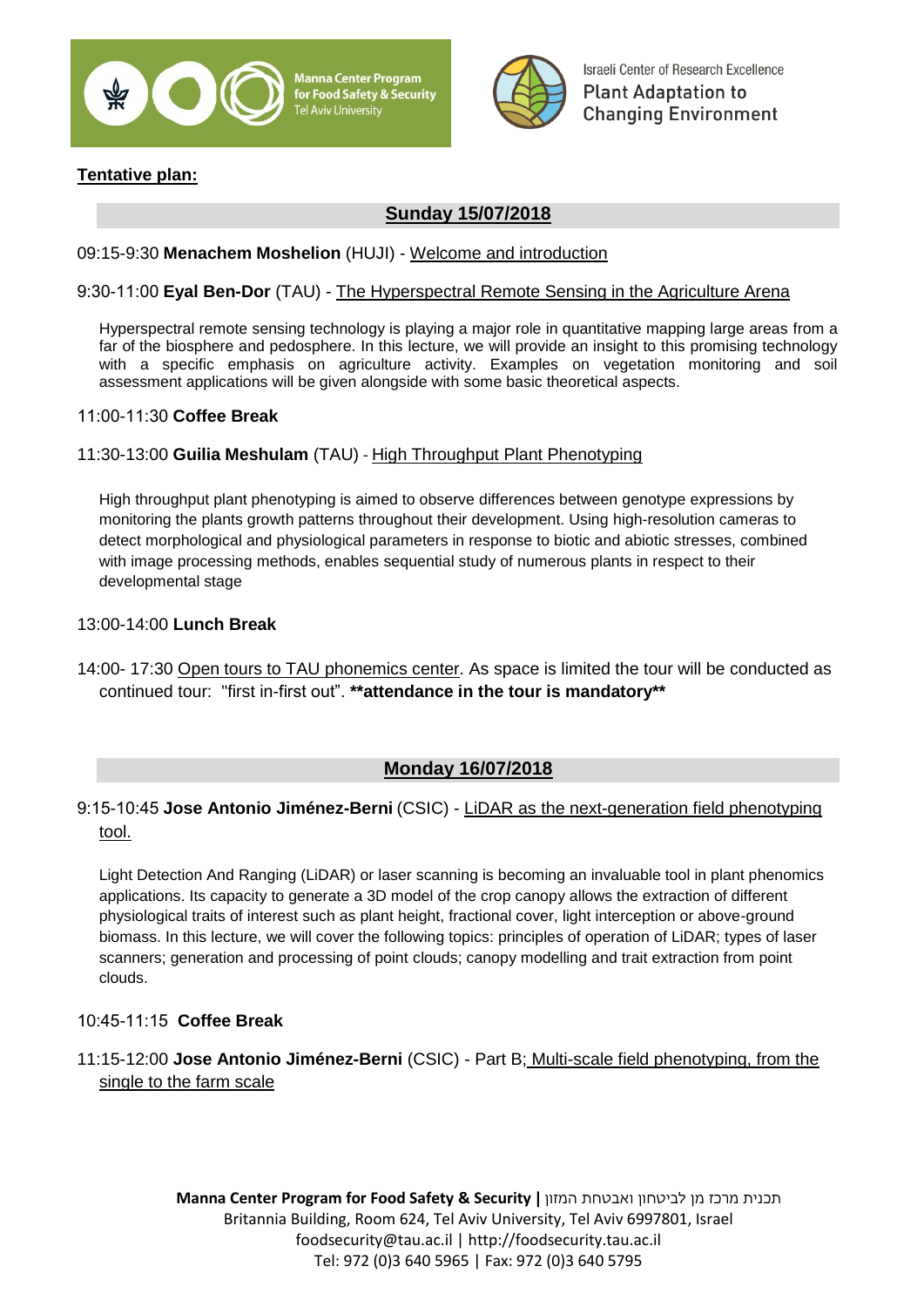



## 12:00-12:45 **Oded Liran** (MIGAL) - Detection of Chlorophyll a Fluorescence at Crop Canopies Level: Remote Sensing of Photosynthesis

The measurement of Chlorophyll a fluorescence can be performed either directly on a plant's leaf or far away from the plant using remote sensing techniques. The purpose of this lecture is to give a general overview of the photosynthetic processes that are responsible for the generation of the fluorescence signal of plants, discuss the differences between the methods available to us for assessing fluorescence yield at the two spatial ranges, and to explain the additional considerations necessitated by remote sensing measurements.

#### 12:45-14:00 **Lunch Break**

## 14:00- 14:45 **Oded Liran** (MIGAL) …Continued

# 14:45-15:30 **Idan Ifrach** (HUJI) - Plant Image Analysis: Find the Right (and Free) Tool for Your Research

In this lecture, we will expose the researchers to some free web-based (non-commercial) tools, which will help them in analyzing their plant images.

#### 15:30-16:00 **Coffee Break**

#### 16:00-17:00 **Idan Ifrach** (HUJI) …Continued

# **Tuesday 17/07/2018 (HUJI campus at Rehovot)**

## 9:15-10:45 **Jhonathan Ephrath** (BGU) - Measuring Roots: Exploring the Hidden Half

Special techniques are required to investigate root systems which are rather inaccessibly hidden in the soil. Traditionally, destructive techniques have been used to access roots. Recently, non-destructive techniques were developed in order to allow direct and repeated observations. During the lecture, we will describe the different methods for measuring root development and discuss the advantages and disadvantages of those methods.

## 10:45-11:15 **Coffee Break**

# 11:15-12:45 **Rony Wallach** (HUJI) - Phenotyping Root Activity and its Dependence on Soil Water Availability

A continuous measurement of soil-water depletion rate, transpiration rate and atmospheric water demand using a newly developed lysimeter system was used for the determination of the relationship between these processes and the spatial and temporal distribution of soil water uptake rate - root activity. The outcome will be presented and discussed.

#### 12:45-14:00 **Lunch Break**

**Manna Center Program for Food Safety & Security |** המזון ואבטחת לביטחון מן מרכז תכנית Britannia Building, Room 624, Tel Aviv University, Tel Aviv 6997801, Israel foodsecurity@tau.ac.il | http://foodsecurity.tau.ac.il Tel: 972 (0)3 640 5965 | Fax: 972 (0)3 640 5795